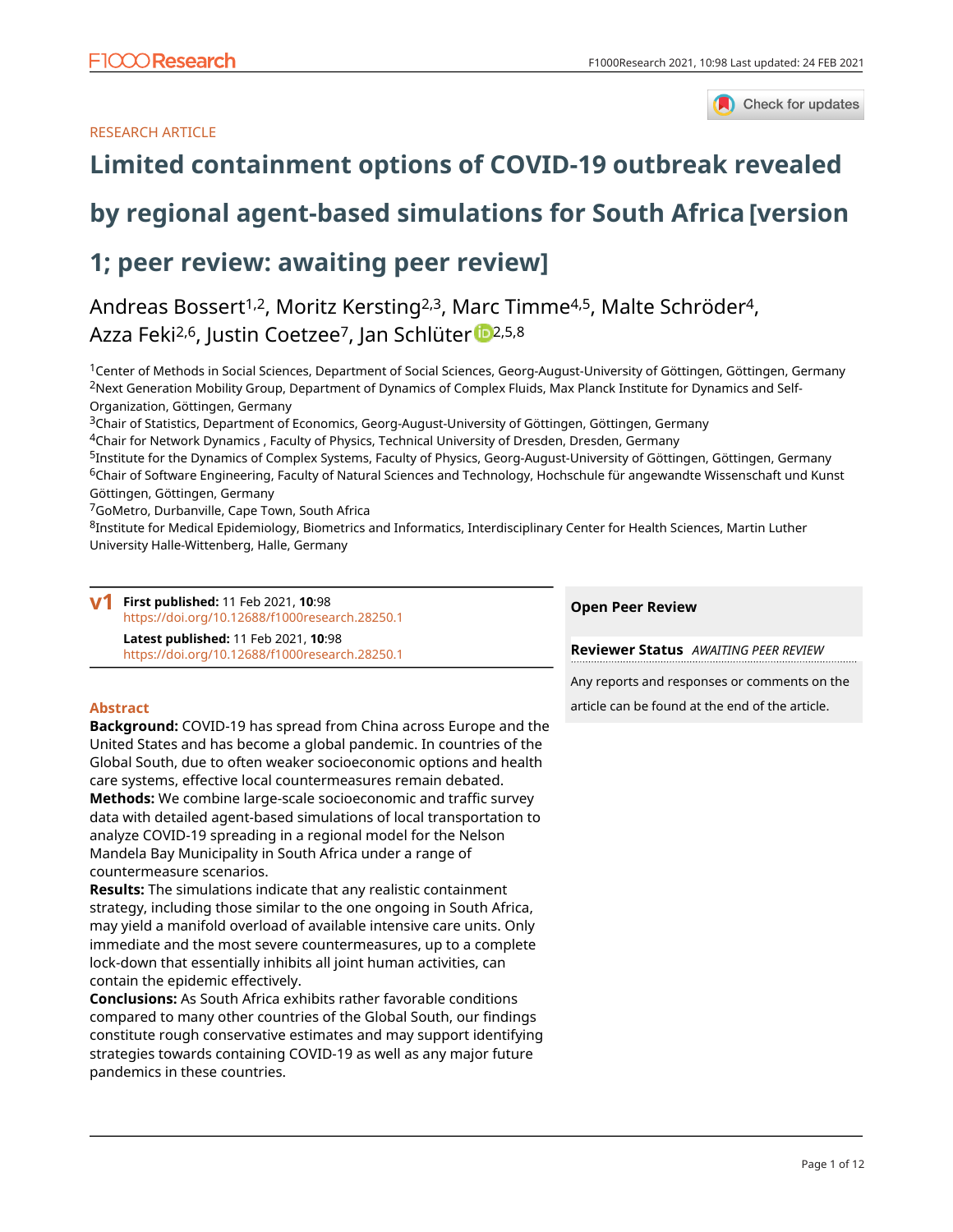# **Keywords**

COVID-19, South Africa, Countermeasure, Agent-based Simulations, Public Health



This article is included in the [Disease Outbreaks](https://f1000research.com/gateways/disease_outbreaks)

gateway.



This article is included in the [Coronavirus](https://f1000research.com/collections/covid19)

collection.



This article is included in the [Max Planck Society](https://f1000research.com/collections/maxplancksociety)

collection.

### **Corresponding author:** Jan Schlüter [\(jan.schlueter@ds.mpg.de\)](mailto:jan.schlueter@ds.mpg.de)

**Author roles: Bossert A**: Data Curation, Formal Analysis, Investigation, Methodology, Software, Validation, Visualization, Writing – Original Draft Preparation; **Kersting M**: Data Curation, Formal Analysis, Investigation, Methodology, Software, Validation, Visualization, Writing – Original Draft Preparation; **Timme M**: Conceptualization, Formal Analysis, Investigation, Methodology, Validation, Writing – Original Draft Preparation; **Schröder M**: Conceptualization, Formal Analysis, Investigation, Methodology, Validation, Writing – Original Draft Preparation; **Feki A**: Data Curation, Software; **Coetzee J**: Data Curation; **Schlüter J**: Conceptualization, Data Curation, Funding Acquisition, Methodology, Project Administration, Resources, Supervision, Validation, Writing – Original Draft Preparation

**Competing interests:** No competing interests were disclosed.

**Grant information:** MS and MT acknowledge support by the German National Science Foundation (DFG) and the Saxonian State Ministry for Higher Education, Research and the Arts through the Center for Advancing Electronics Dresden (cfaed). *The funders had no role in study design, data collection and analysis, decision to publish, or preparation of the manuscript.*

**Copyright:** © 2021 Bossert A *et al*. This is an open access article distributed under the terms of the [Creative Commons Attribution](http://creativecommons.org/licenses/by/4.0/) [License](http://creativecommons.org/licenses/by/4.0/), which permits unrestricted use, distribution, and reproduction in any medium, provided the original work is properly cited.

**How to cite this article:** Bossert A, Kersting M, Timme M *et al.* **Limited containment options of COVID-19 outbreak revealed by regional agent-based simulations for South Africa [version 1; peer review: awaiting peer review]** F1000Research 2021, **10**:98 <https://doi.org/10.12688/f1000research.28250.1>

**First published:** 11 Feb 2021, **10**:98<https://doi.org/10.12688/f1000research.28250.1>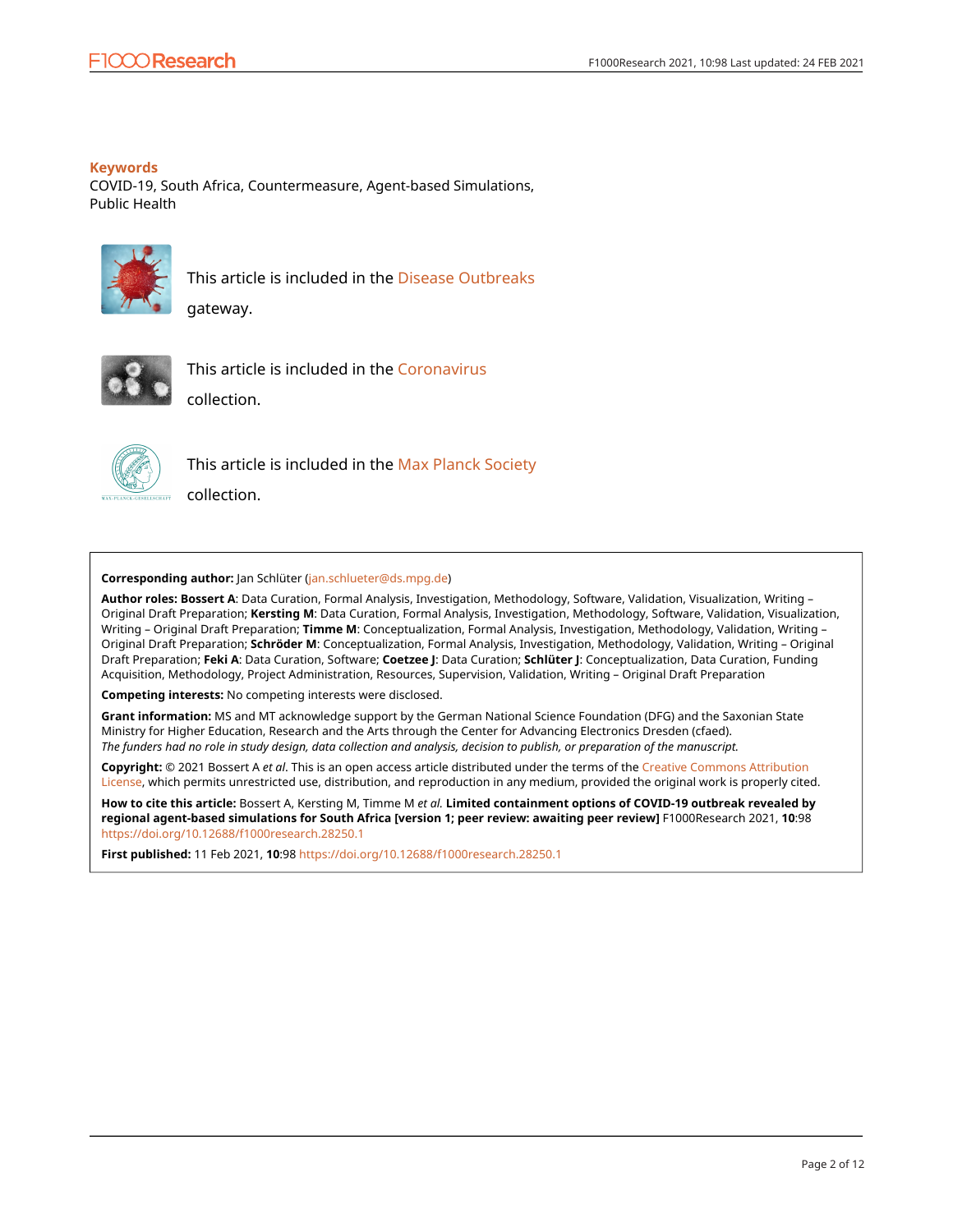#### Introduction

The first cases of the coronavirus disease COVID-19 were confirmed on December 29, 2019 in China<sup>1</sup>. Due to high contagiousness<sup>2</sup>, the disease has spread rapidly<sup>3,4</sup> and by April 2020 the World Health Organization (WHO) had confirmed<sup>5</sup> about 1.6 million cases worldwide. Consequently, the COVID-19 epidemic was declared a pandemic as it started to impact economies worldwide. However, epidemiological expertise lagged behind the exponential spread in this specific situation. In an attempt to contribute to the scientific assessment of the COVID-19 pandemic, we quickly derived first results and were able to make first predictions for the South African COVID-19 development. The significance of timely countermeasures could be seen in the development of infections in the United States, where cases surged from 1,678 to 307,318 between March 16, and April 6,  $2020^{6,7}$ . Therefore, our research applied agent-based simulations to assess the effectiveness of countermeasures at an early stage of the COVID-19 pandemic and the following paper displays the state of literature and infection figures for the period of March and April 2020.

Most countries of the Global South were affected as well, often with reported case numbers just beginning to surge<sup>8</sup>. However, the reported low numbers in April, e.g. about 9000 cases in all of Africa, may be biased as only few individuals have been tested, see $9$  for the example of South Africa, and also<sup>10</sup>. Furthermore, such countries operate under vastly different socio-economic conditions, with larger social inequality, distinct transportation options and weaker health care systems compared to those of most countries in the global north $11,12,13$ , such that core characteristics of potential COVID-19 spreading dynamics and thus the effectiveness of specific countermeasures remain largely unknown for countries of the Global South.

The transmission of COVID-19 is currently thought to occur through direct inter-person droplet-based infections through coughing and sneezing, with possible additional infection paths through aerosols and via contaminated surfaces. Symptoms often occur only after an incubation period of several days, with many infected responding entirely asymptomatic. Contagion may also occur via such symptom-free carriers, posing a challenge for tracing and estimating spreading patterns<sup>14</sup>. Transmission predominantly occurs through interactions while being at home, being at work, using shared transportation modes or during group-based leisure activities. In many countries of the Global South, most of these social activities occur under conditions drastically different from those in, for example, Europe or the U.S.. For instance, these countries feature, on average, more people per household, higher unemployment rates, more manual and lower payed work<sup>15,16</sup> and much of publicly available transportation services used by the middle and low-income population are offered as paratransit shared-mobility services<sup>17,18</sup>. Moreover, public health care services are different and often less well equipped than in countries of the Global North $13,19$ .

As a paradigmatic region offering large-scale data availability, we consider the Nelson Mandela Bay Municipality (NMBM) in South Africa to study scenarios of COVID-19 spreading dynamics and the impact of countermeasures. We combine socio-economic and travel survey data from more than 100,000 people<sup>20</sup>, about 10% of the local population, based on employment status, household size, age group and income level together with a detailed 24-hour travel diary component integrated into an agent-based traffic simulation (see Methods). The resulting contact network forms the basis for extended Susceptible-Infected-Recovered (SIR) model dynamics with parameters adapted to COVID-19<sup>21</sup>. Such agent-based simulations capture the inhomogeneity among the agents and are capable of modeling intricate nonlinear dynamic relationships between them, including a spreading rate that depends on the individual agent's detailed activities, their modes of transportation used, and their distance to each other<sup>22</sup>.

To evaluate the impact of various policy measures on the course of the disease, we systematically compare several scenarios by varying simulation parameters accordingly (see Methods). First, a baseline scenario without any countermeasures; second, a default scenario in line with the current measures implemented in South Africa as of early April  $2020^{23}$ . These include the shutdown of childcare and educational institutions, the prohibition of leisure activities of any kind and cutting shopping activity options by about 70%. Moreover, work related and "other" activities (for example trips to health care facilities and visits to public institutions) and travelling as passenger in a car are reduced by 80% and formal and informal public transport is reduced by 30%. Third, as a harsher variation of the lockdown that may be achievable in principle, we study the effect of a *realistic lockdown* scenario, increasing the restriction of activities related to work, shopping, leisure, and "other" by 90% while childcare, educational activities as well as formal and informal public transport are completely shut down. Finally, we consider a theoretical complete lockdown where all travel and outside activities are prohibited. All countermeasures come into effect 7 days after an initial infection of 100 people. We furthermore investigate additional simulations that start with the (currently enacted) default measures and introduce the realistic lockdown scenario after a number of days. Our results may inform and complement the ongoing discussion around tightening, loosening, introducing or repealing certain countermeasures.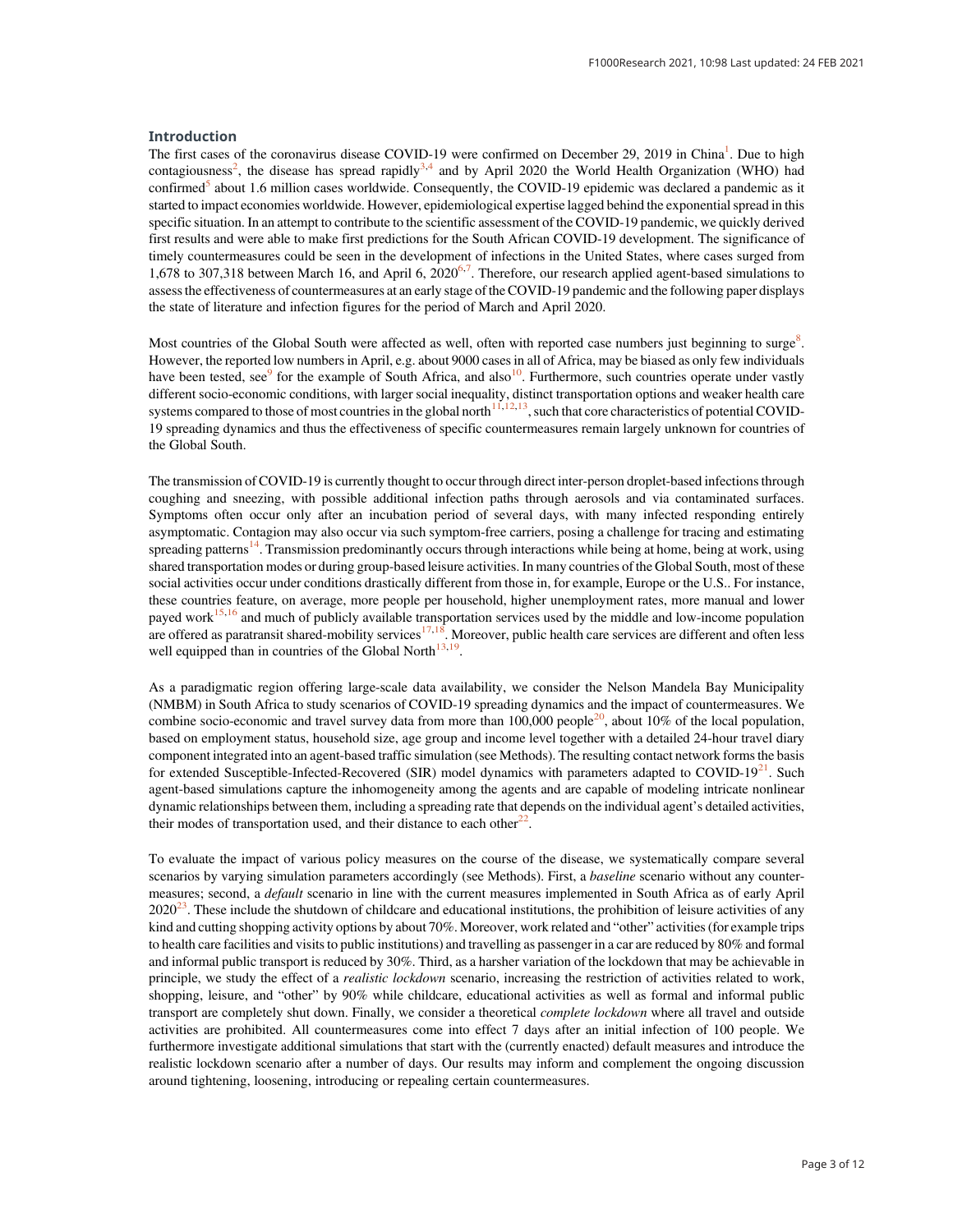#### Methods

#### Transport simulation

For the transport simulation, we employ MATSim version  $12.0$ -2019w48-SNAPSHOT $^{24}$ . The analysis relies on the population data file provided by Joubert<sup>20</sup>. It processes travel diaries from the 2004 Travel Survey to compute a synthetic population sample of the Nelson Mandela Bay Municipality (NMBM). Table 1 outlines the descriptive statistics of the synthetic agents and the modal split. It becomes apparent that the minibus taxis are the backbone of the region's transport system. Private transport such as passenger cars play a rather marginal role. This difference underlines the interdependence of geographical, historical and economic characteristics of the region.

We employ the Demand Responsive Transport (DRT) framework for MATSim<sup>26</sup> to include the informal minibus taxi transit. In the underpinning MATSim, agents walk to a bus stop and request a DRT vehicle (in this case a minibus taxi). Their ride is pooled with rides of other agents with similar destinations. The simulated routing is more flexible than in reality, since the minibus taxis operate on a stop-based system with routes. Due to a lack of data, this mode is implemented based on a door-to-door based operating scheme and pick ups waiting passengers from the stops. Consequently on the one hand the vehicles are less frequented but on the other hand travel longer distances with passengers on board to pick up customers in the city. This reduces the likelihood of being on a minibus with an infected person, but increases the contact time if an infected person is actually on board. The formal bus transport services in NMBM are provided by Algoa Bus Company<sup>27</sup>. Currently, all formal bus operations are suspended in NMBM. It can therefore be assumed that customers are substituting regular bus services with minibus taxis. The MATSim population file is modified accordingly.

#### Transport parameters

Due to the 10% population sample, the total capacity of the minibus taxis vehicles must be adapted to reflect the proportions in reality. In 2014, a total of 2,374 minibus taxis operated in NMBM with an average capacity of 15 persons<sup>25</sup>. As scaling the capacity of minibus taxis to 1.5 passengers would strongly underestimate the infections during minibus taxi trips, several test scenarios with different fleet sizes and passenger capacities were carried out.

Due to the operating scheme of door-to-door DRT a reduction either in fleet size and/or passenger capacity of the vehicles would lead to a high rejection rate and accordingly high infection numbers at home facilities that could bias the simulation results. For this reason, the number of vehicles is chosen with respect to the trade-off between capacity utilisation and the rejection rate. A fleet of 2,374 vehicles with a capacity of 15 optimises these criteria and is introduced into the model. The vehicles are placed randomly in the area at the beginning of the simulation, although in reality they wait for customers at designated places at the beginning of the day and start their tour when a certain degree of occupancy is reached.

Public minibus taxis are assumed to take an important role in the epidemic simulation, as both the probability and the intensity of contact are assumed to be high. Moreover, people with different places of work and residence mix up at this small space.

#### Epidemic simulation

The model relies on the MATSim-based Episim-framework to simulate the epidemic spreading in the research area. The following briefly summarises both the functionality of the default Episim configuration and the parametric adaptions to the NMBN. It is important to note that the package is still in a early stage of development. For the following simulations, we used the latest version dated April 11, 2020 from the master branch (see [https://github.com/matsim-org/matsim](https://github.com/matsim-org/matsim-episim/tree/85ca164a472b7f60117a51a365daed1eaf376199)[episim/tree/85ca164a472b7f60117a51a365daed1eaf376199\)](https://github.com/matsim-org/matsim-episim/tree/85ca164a472b7f60117a51a365daed1eaf376199).

Episim is based on a traditional SIR model, which is a common model for the analysis of epidemics<sup>28</sup> and has been continuously improved, e.g. by $29,30,31$ . The basic mechanism is that people go through different stages during an epidemic, and have different characteristics with each transition. In short, initially all persons are susceptible for a disease and, over time, become infected with a given probability, partly influenced by individual characteristics. Later on, they recover. The states and transitions are usually extended to a more complex framework and include quarantine, seriously sick and critical patients in order to account for policy measures and the need for either hospital beds or ICUs.

The infection process is based on a probabilistic model and occurs in "containers". These containers represent locations where several agents may interact, such as households, workplaces or transport vehicles, and are computed based on the information from NMBM MATSim simulation output event data. These chronicle all trajectories covered by agents during the day and the vehicles and facilities they visited and stayed at. Once a susceptible and a contagious agent stay in the same container, an infection occurs with a certain probability, which is described by equation 1 (see below).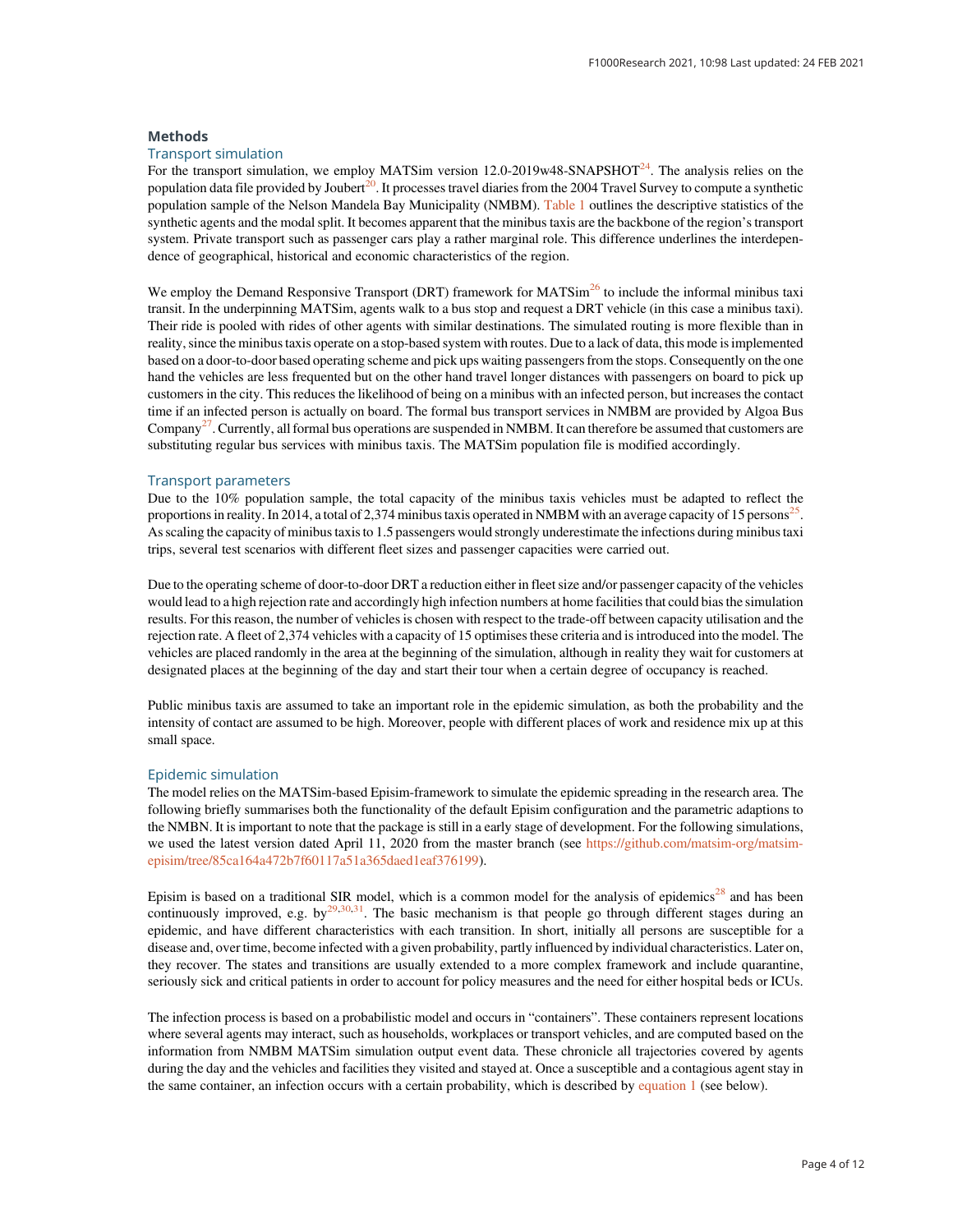Table 1. Descriptive statistics of the Nelson Mandela Bay Municipality population sample. The 114,346 agents represent a 10% sample of the total population of NMBM. The trip distribution by transport mode shows the high prevalence of low cost transport modes (walk and minibus taxi) compared to private car usage. (Data from $20,25$ ).

| <b>Variables</b>                        | <b>Values</b> |
|-----------------------------------------|---------------|
| Number of Agents (10% Sample)           | 114,346       |
| Mean age of agents (years)              | 30.27         |
| Share of female agents                  | 52.31%        |
| Number of households                    | 32,597        |
| household size (persons per HH)         | $1 - 10$      |
| Average household size (persons per HH) | 3.51          |
| Mean annual household income (ZAR)      | 141,499       |
| Number of minibus taxis (DRT)           | 2,347         |
| Number of Legs with mode:               |               |
| Walk                                    | 208,694       |
| Minibus taxi                            | 104,730       |
| Car (driver)                            | 20,257        |
| Car (non-driving passenger)             | 21,803        |
| Train                                   | 265           |
| <b>Bike</b>                             | 158           |

#### Epidemic parameters

At the beginning of the simulation, 10 randomly selected agents (corresponding to 100 people) are initially infected. After 7 days of uncontrolled spread, various countermeasures are implemented. We consider the dynamics until the countermeasures are in effect for 60 days.

In Episim, infected agents undergo several state transitions before their infection is terminated. Since not all humans suffer equally from COVID-19, the agents follow different paths from infection to recovery. In the beginning of the simulation, all agents except the "Patients Zero" are initially healthy and thus susceptible. After an infection, an agent's state changes to *infected but not contagious*, due to incubation time. With the beginning of the fourth day after an infection, the agent's state changes to *contagious*. From this step on, the agent's differ in their behaviour. In the default scenario, 20% of the agents put themselves into quarantine. The idea of the simulation model is that only a certain share of those suffering from COVID-19 notices symptoms. In addition, it is to be expected that some infected persons will go into public despite symptoms. The self-quarantine lasts 14 days and is assumed to mitigate social contacts completely, even within the household. 4.5% of all infected agents become *seriously sick* on day 10 and of these, 25% become *critical* the following day. In this way, a distinction is made between patients who require regular medical care and those who are dependent on ICUs. Contagious agents recover 16 days after infection, whereas the infection of patients with severe conditions terminates after 23 days.

In reality, an infection would end by recovery or death. For usability reasons, every infected agent recovers in Episim. As recovered agents are assumed to be immune and no longer contagious, omitting death does not bias the further course. The same mechanism is applied for self-quarantined, who remain mobile in the simulation but are neither contagious nor susceptible.

The probability of agent *n* becoming infected at time  $t$  when leaving a container is given by

$$
P_{n,t} = 1 - \exp\left[-\theta \sum_{m} q_{m,t} i_{nm,t} \tau_{nm,t}\right],\tag{1}
$$

where q denotes the shedding rate (infectivity-parameter for the virus), i the contact intensity and  $\tau$  the interaction duration of two persons, summed over all persons in contact with agent *n*. *i* is assumed to scale as  $d^{-3}$ , thus declining very fast with increasing distance.  $\theta$  is introduced as a calibration parameter to shape the infection curve in a realistic way. Based on current infection data a tenfold increase of infected persons in 7 days is quite realistic for most countries without any interventions. In our framework, we thus set  $\theta_{NMBM} = 0.000003$  in order to meet this condition.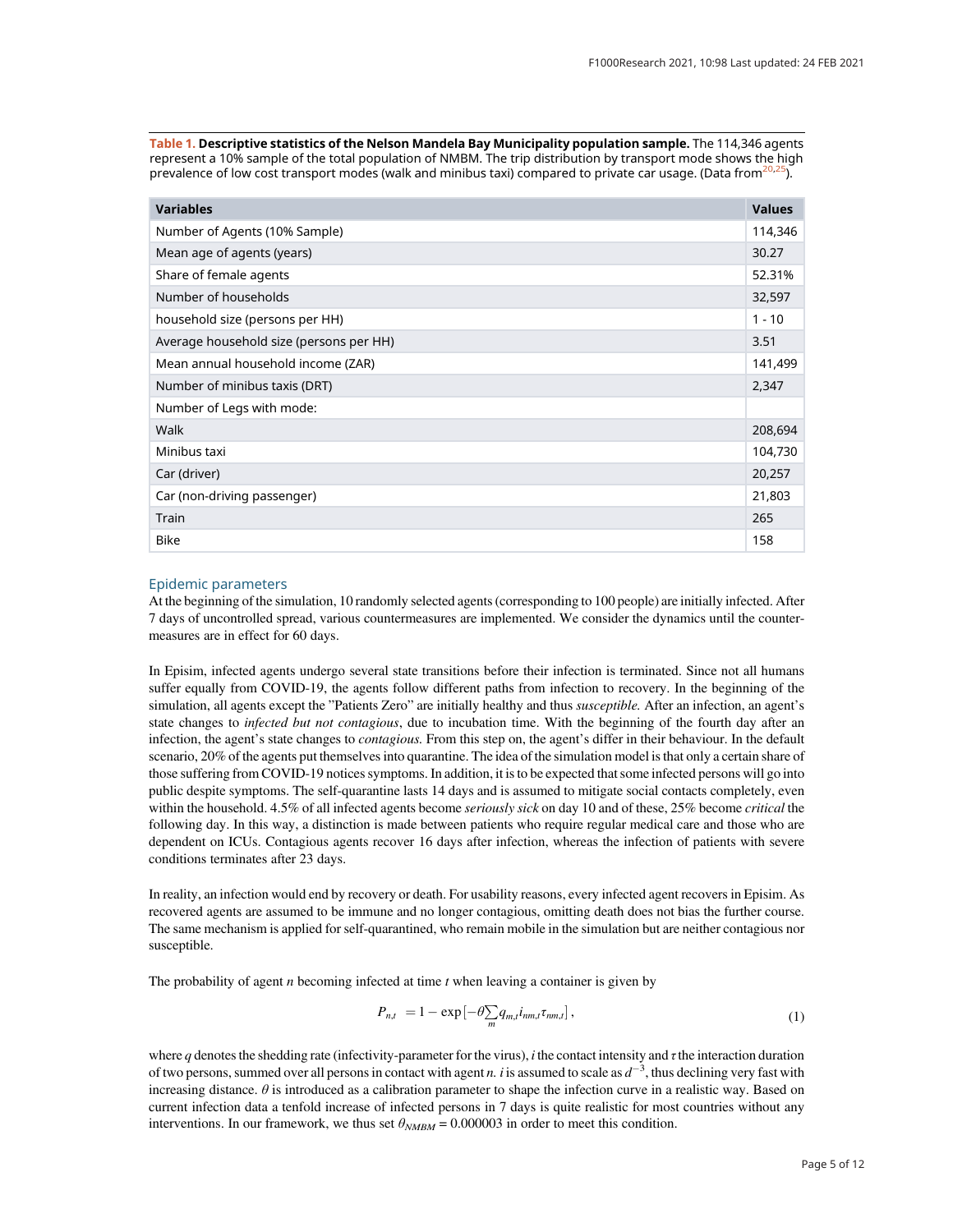Most of the contact intensities were left at their default since it is reasonable to assume that the contact intensities of most activities do not differ significantly from the values determined by $2<sup>1</sup>$ . The activities work, shopping, dropby and other were introduced so that the first two have the same contact intensity as *leisure* (5) and the other two take the values 7 and 3. It is assumed that due to the available space and seating arrangements in the minibus taxis, the contact between passengers in the minibus taxis is much higher than in formal public transport in Berlin. Since no reliable data on the contact intensity of passengers are available, we take the interaction intensity to be 20, compared to 10 in the default setting. Likewise, the contact intensity of being at home is doubled from 3 to 6 due to limited space, larger households and general living conditions.

#### Policy parameters

The countermeasures in the default setting, realistic lockdown and complete lockdown are described by modifiers to the activity rates of the agents, describing the reduction in the frequency of the respective activity. Table 2 lists all parameters for the scenarios studied.

### Results and discussion

Direct model simulations in the four scenarios (Figure 1) reveal that a large fraction of the population becomes infected, not only for the baseline scenario without countermeasures (as expected), but also with the default countermeasures active as of this writing (April 11 2020), see Figure panels 1A and 1B. Even if scenarios of harsh but realistically possible or complete lockdown were enacted only seven days after reaching 100 infected people, the outbreaks would still become macroscopic, with tens of thousands of infected people (Figure 1C and 1D) in the NMBM alone. Across all scenarios enacted, outbreak dynamics also causes overload of the approximately ICU beds estimated as baseline for NMBM (Figure 1E,F). As a precondition for successful containment, lockdown needs to be implemented sufficiently early on (in particular less than 7 days after the first 100 infected, not the first 100 confirmed infected).

In all four scenarios, the outbreak strongly overloads the available intensive care unit (ICU) beds, with ten- to 100-fold overload in default and baseline scenario, respectively (see Figure 2A). Out of the total 267 ICU beds available in (public and private) hospitals in the whole Eastern Cape Province (data from  $2008,^{32}$ ), only about 50 would be available for critical cases from the NMBM (scaled proportional to the relative population counts in  $2011^{33,34}$ ). We additionally quantify the sustained pressure on the health care system by computing the cumulative overload  $\lambda$  of the health system as the total number of person days critical patients go without intensive care (Figure 2B),

$$
\lambda = \int \Theta(c(t) - c_{\text{max}})[c(t) - c_{\text{max}}] dt
$$

where  $\Theta(\cdot)$  denotes the Heaviside step function,  $\Theta(x) = 1$  for  $x \ge 0$  and  $\Theta(x) = 0$  otherwise,  $c(t)$  the number of critical cases at time t and  $c_{\text{max}}$  the available ICU capacity. The integral is taken over the entire time of simulation, 64 days after the 100 people are infected in NMBM. This cumulative measure  $\lambda$  thus quantifies the total long term overload of intensive care health services (and may be large even if the peak overload is small).

Table 2. Allowed share per activity in four scenarios. Episim allows to prohibit or restrict the practice of certain activities in order to simulate social distancing. Four sets of restrictions were implemented in the simulations. While in the baseline scenarios no measures are in power, a complete lockdown does not allow the population to leave their homes. Between those extreme cases, two different partial lockdowns are set up.

| <b>Scenario</b>         | <b>Baseline</b> | <b>Default</b> | <b>Realistic</b> | <b>Lockdown</b> |
|-------------------------|-----------------|----------------|------------------|-----------------|
| Home                    |                 |                |                  |                 |
| Work                    |                 | 0.2            | 0.1              | $\Omega$        |
| Minibus taxis           |                 | 0.7            | $\mathbf 0$      | $\Omega$        |
| Leisure                 |                 | 0              | 0.1              | $\Omega$        |
| KiGa and Prim. Educ.    |                 | $\Omega$       | $\Omega$         | 0               |
| <b>Higher Education</b> |                 | 0              | 0                | $\Omega$        |
| Shopping                |                 | 0.3            | 0.1              | $\Omega$        |
| Dropby                  |                 | 0              | 0                | $\Omega$        |
| Other                   |                 | 0.2            | 0.1              | 0               |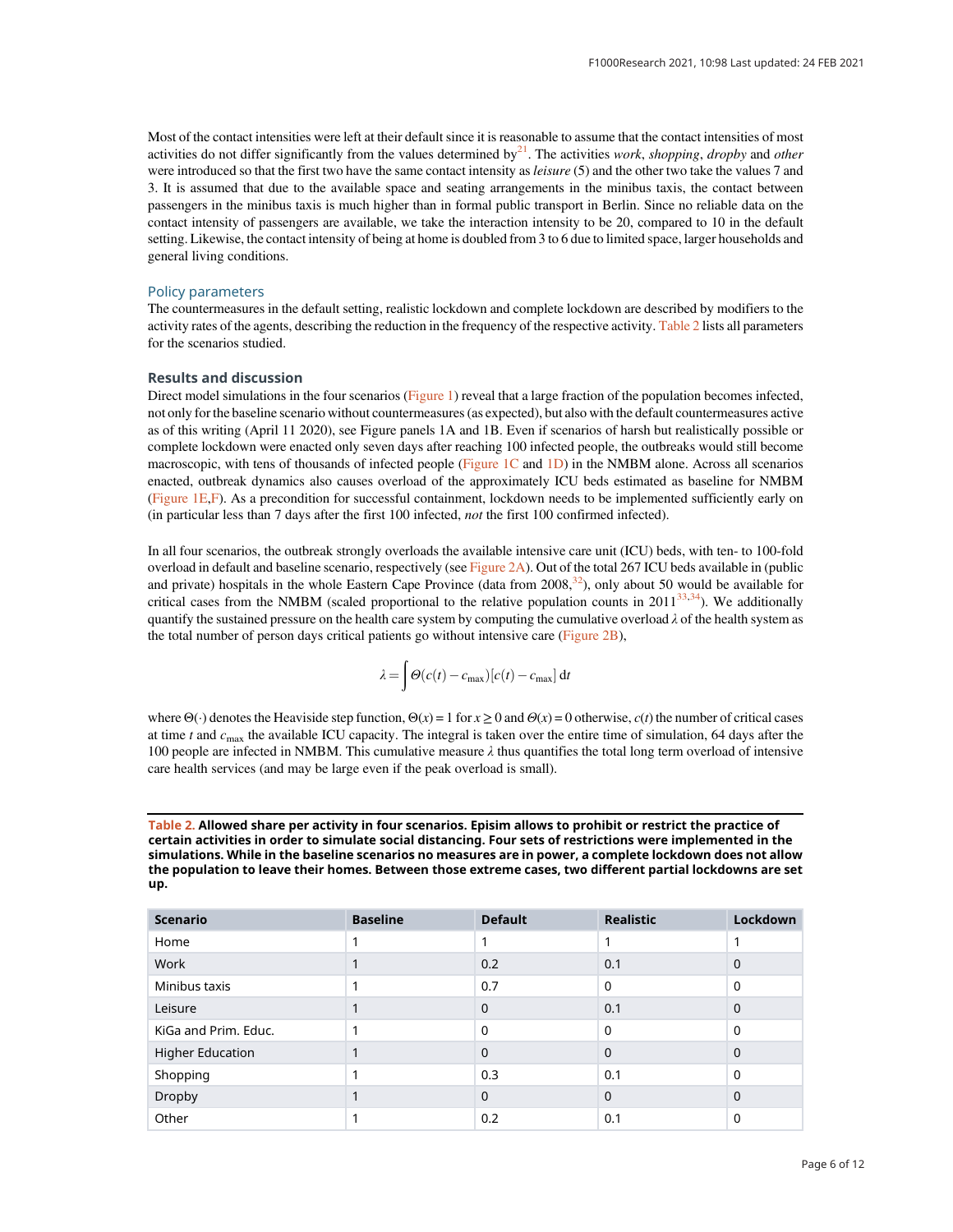

Figure 1. Distinct outbreak scenarios of COVID-19. Dynamics for the Nelson Mandela Bay Municipality, Eastern Cape, South Africa, with a total population of 1.15 million people. (A-D) Evolution of the number of infected (dotted lines), seriously sick (dashed) and critical (solid) patients in four different scenarios: (A) baseline without any countermeasures, (B) with default countermeasures in line with current conditions in South Africa, (C) with harsh realistic countermeasures shutting down 90% of all activities, and (D) with complete lockdown prohibiting any movement and group activities (infections within a household are still possible, see Supplementary Material for details). All countermeasures are initiated 7 days (grey shading) after the an initial infection of 100 people. (E) and (F) Number of critical cases requiring intensive care compared to the available ICU capacity (horizontal dashed line) for all four countermeasure scenarios. None of the scenarios reduces the number of critical cases sufficiently to guarantee intensive care (ICU) treatment for all critical patients.



Figure 2. Overload of the health care system. (A) Maximum number of concurrent critical patients during the peak of the outbreak. The available ICU capacity (dashed line) is widely exceeded in all scenarios. (B) The measure λ for the sustained overload, counting the total number of person days that critical patients are without intensive care. (C) Relative exceedance of the ICU capacity at the peak of the outbreak. The potential consequences of COVID-19 in countries of the Global South becomes clear from the comparison to UK estimates<sup>35</sup> with about 35-fold overload without interventions (UK baseline, upper dotted line) and no overload with UK lockdown (lower dotted line) enforcing school and university closure, case isolation and general social distancing. Note the logarithmic vertical axes in all panels to make vast case number differences visible simultaneously with the capacity.

The potential severity of the outbreak in NMBM even with strong countermeasures, is especially evident when compared to that of the United Kingdom (UK) (Figure 2C). In the UK, ICU capacity would be exceeded by a factor of about 35 without any countermeasures, by a factor of about 2 with social distancing (similar to default in our simulations) and not at all with measures currently enacted<sup>35</sup>. In our NMBM scenario simulations, ICU capacity would be exceeded by a factor of more than 200 without any countermeasures, by factor of about 20 with default measures, by a factor of 5 with realistic lockdown and still by a factor of 3 even with complete lockdown. These numbers underline the strong fragility of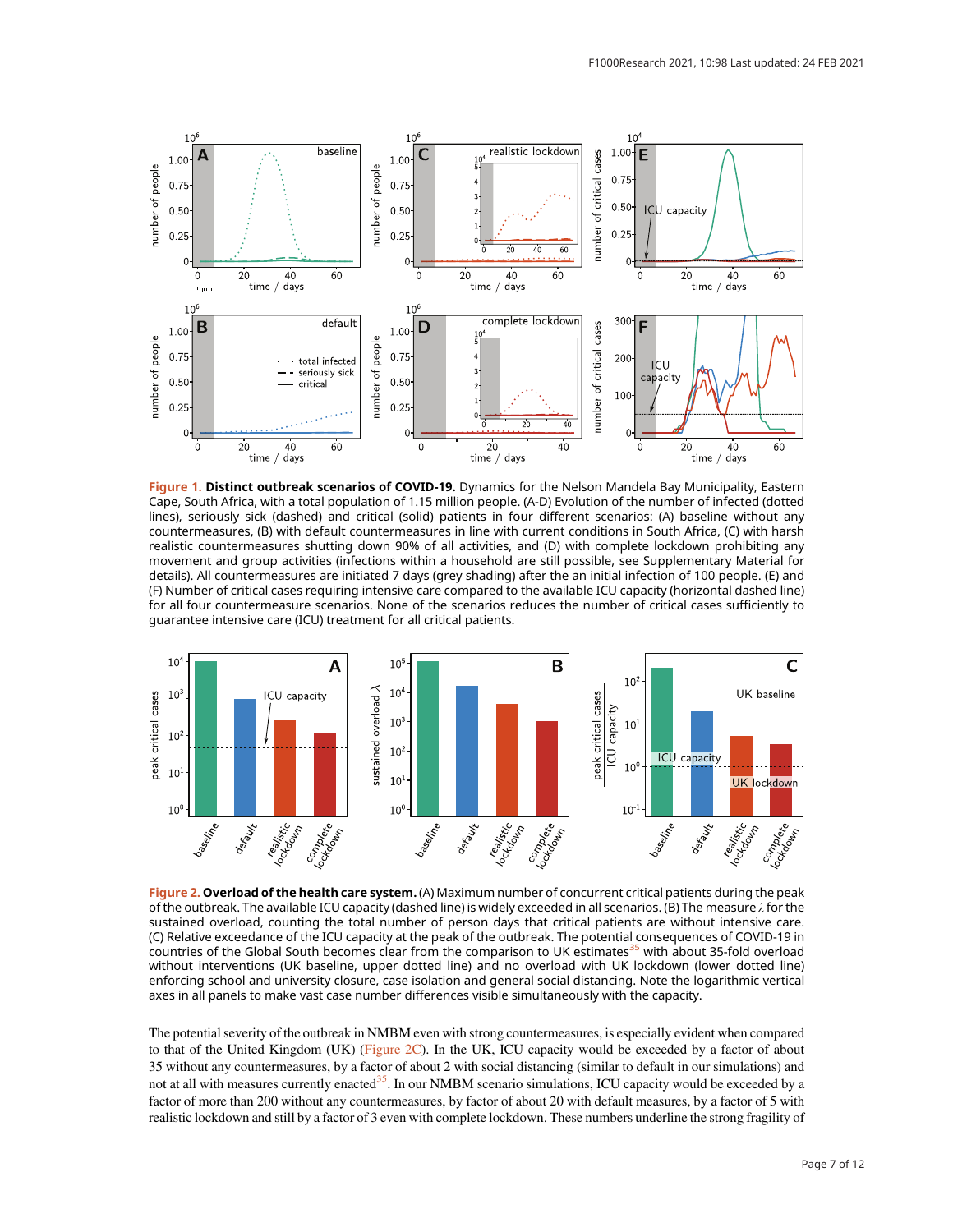

Figure 3. Confining the impact by rapid lockdown. Ten stochastic realizations of agent-based simulations (gray lines in (A) and (B)) show increasing typical number of critical cases, quantified by the ensemble mean (dark) and median (light). (A) Stochastic dynamics of the number of critical cases when keeping the currently active default measures in NMBM. The ICU capacity is exceeded in almost all realizations within two months. (B) Switching from default (currently roughly enacted in South Africa) to the realistic lockdown scenario, limiting all activity by 90%, four days after crossing 100 infected people (estimated from 30 actually reported cases) in NMBM (that is on April 13, 2020), yields an exceeded ICU capacity in 80% of realizations, at most five times above the available capacity. (C) Relative exceedance of available ICU capacity in both scenarios. Keeping a default would cause roughly 3000% overload whereas enacting a stricter lockdown on April 13th substantially reduces expected overload to less than 300% and may completely avoid an overload in best cases.

Table 3. Total number of infection events per location in the simulation scenarios. Each event represents an initial infection of one out of 114.346 total agents. While most infections occur at home due to prolonged and close contact, paratransit in terms of minibus taxis is the second largest driver of the spreading process, accounting for approximately 15% of all infection events in the baseline scenario. These numbers decrease under countermeasures and almost disappear under complete lockdown, where only a few people are initially infected before all travel is stopped. A comparison to artificial settings where infections during minibus transit are neglected demonstrate the importance of the minibus taxi service as a driver for the spreading, in particular under partial lockdown.

| <b>Scenario</b>                            | <b>Baseline</b> | <b>Default</b> | <b>Realistic</b> | Lockdown       |
|--------------------------------------------|-----------------|----------------|------------------|----------------|
| <b>Scenarios with Minibus infection</b>    |                 |                |                  |                |
| Home                                       | 75,259          | 39,629         | 9.063            | 1,774          |
| Work                                       | 2,188           | 919            | 171              | 5              |
| Minibus taxis                              | 16,002          | 3,705          | 799              | 18             |
| Leisure                                    | 3,105           | 524            | 206              | $\mathbf 0$    |
| KiGa and Prim. Educ.                       | 13,560          | 2,745          | 690              | 1              |
| <b>Higher Education</b>                    | 579             | 119            | 41               | 0              |
| Shopping                                   | 915             | 549            | 26               | 0              |
| Dropby                                     | 22              | 3              | 1                | $\mathbf 0$    |
| Other                                      | 2,210           | 621            | 99               | $\overline{4}$ |
| <b>Scenarios without Minibus infection</b> |                 |                |                  |                |
| Home                                       | 83,747          | 17,421         | 3,417            | 1,091          |
| Work                                       | 2,589           | 670            | 45               | 5              |
| Minibus taxis                              | 0               | $\mathbf 0$    | $\mathbf 0$      | 0              |
| Leisure                                    | 4,075           | 392            | 91               | $\Omega$       |
| KiGa and Prim. Educ.                       | 16,581          | 2,068          | 142              | $\overline{2}$ |
| <b>Higher Education</b>                    | 822             | 74             | 8                | $\mathbf 0$    |
| Shopping                                   | 1,257           | 288            | $\overline{7}$   | 0              |
| Dropby                                     | 28              | $\mathbf{1}$   | $\mathbf 0$      | 0              |
| Other                                      | 3,021           | 398            | 32               | $\overline{4}$ |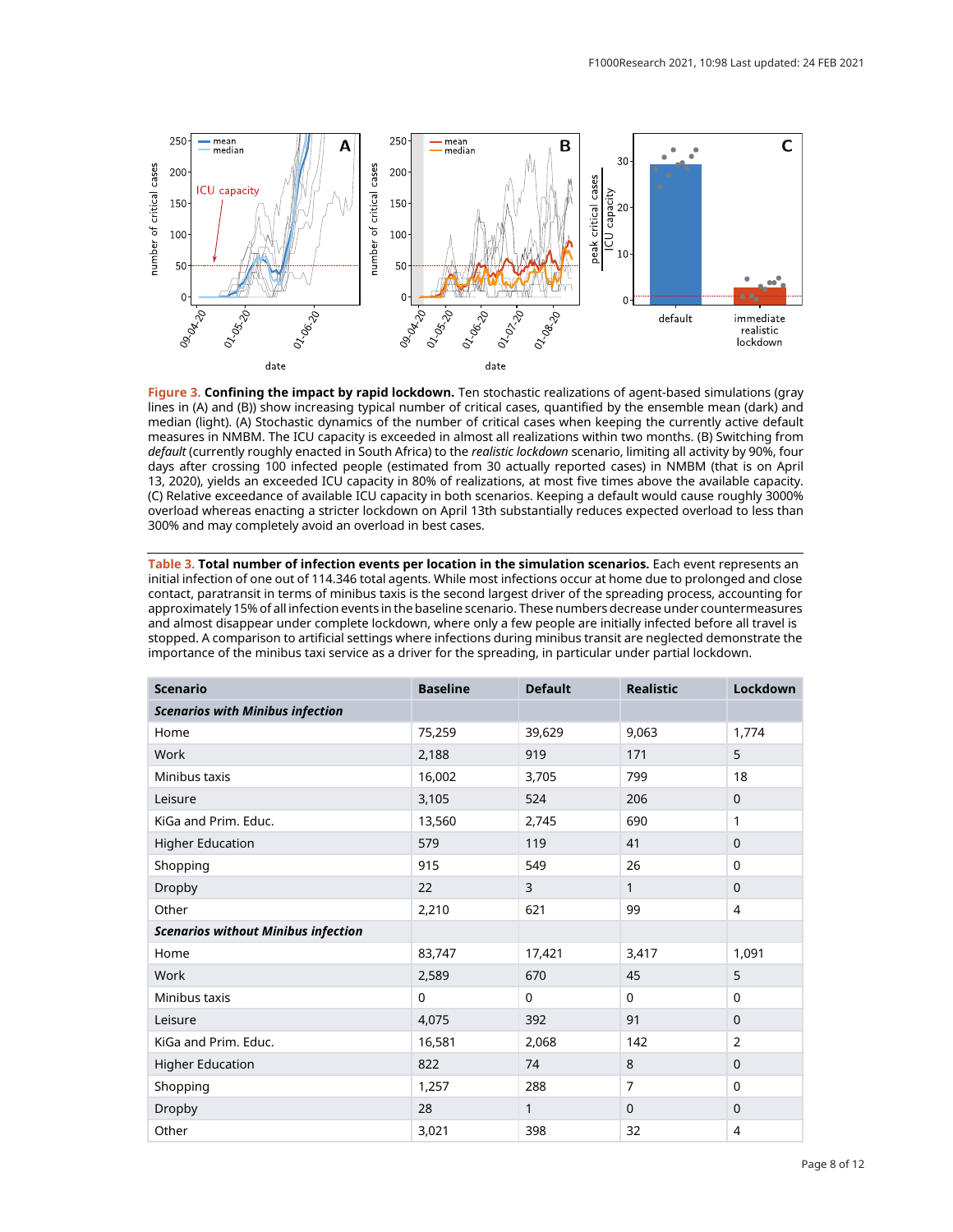Table 4. Exact values of health care system overload measures for all simulation scenarios. During the first 6 days, the virus spreads uncontrolled. On day seven, countermeasures are initiated that restricts certain activities (see 2). The upper values result from simulations in which minibus taxis are possible locations of infection (presented in the main manuscript). The lower values are drawn from simulations, in which people could not become infected in minibus taxis (compare Table S3).

| <b>Scenario</b>                            | <b>Baseline</b> | <b>Default</b> | <b>Realistic</b> | Lockdown |
|--------------------------------------------|-----------------|----------------|------------------|----------|
| <b>Scenarios with Minibus Infection</b>    |                 |                |                  |          |
| Peak Newly Infected per Day                | 128,870         | 15,510         | 2,370            | 2,350    |
| Peak Seriously Sick                        | 36,890          | 5,170          | 1,090            | 570      |
| Peak Critical                              | 10,280          | 990            | 260              | 170      |
| Peak Critical Cases per ICU                | 205.6           | 19,8           | 5.2              | 3.4      |
| $\lambda$                                  | 118,320         | 16,965         | 4,055            | 1,100    |
| Days until first ICU Overload              | 18              | 21             | 20               | 20       |
| <b>Scenarios without Minibus Infection</b> |                 |                |                  |          |
| Peak Newly Infected per Day                | 109,400         | 8,500          | 1,930            | 1,920    |
| Peak Seriously Sick                        | 34,720          | 2820           | 400              | 370      |
| Peak Critical                              | 9,030           | 750            | 130              | 120      |
| Peak Critical Cases per ICU                | 180.6           | 15             | 2.6              | 2.4      |
| $\lambda$                                  | 113,515         | 6,020          | 1,055            | 475      |
| Days until first ICU Overload              | 20              | 26             | 24               | 23       |

the health care services by example of the NMBM. We expect similar orders of magnitude of capacity exceedance throughout South Africa and in many countries of the Global South.

Therefore, all realistic scenarios, including the default scenario currently enacted in South Africa, hardly seem capable of containing the COVID-19 pandemic without substantially overloading ICU availability. Our results suggest that such overload could even be expected if all the 267 ICU beds in both private and public hospitals within the entire Eastern Cape Province would be exclusively available for critical COVID-19 patients in the Nelson Mandela Bay Municipality only.

Realistic or complete lockdown offer options of greatly reducing the pressure on the health care system if enacted rapidly enough. However, economic boundary conditions and in particular the large inequality in South Africa – and similarly in many other countries of the Global South – pose additional problems. Thus, in our opinion, in particular complete lockdown seems hardly enforceable and would appear unsustainable especially for a large share of people with lower income, as already weaker containment will likely lead to severe economic consequences in addition to disease related  $deaths<sup>36,37</sup>$ .

How can the number of critical cases be confined given that the default scenario is already enacted? On April 9th, 2020, the number of cases reported in NMBM was  $30<sup>38</sup>$ . As the number of reported cases seem to systematically underestimate their actual number by at least a factor of three, as predicted for Austria on April 10,  $2020^{10}$ , we estimate that on 9th of April, at least 100 cases existed in NMBM and take that as our initial condition. Starting simulations with the default scenario active, we find that critical cases are likely to vastly exceed the available ICU capacity (Figure 3A) within two months. In contrast, introducing the realistic lockdown scenario immediately, i.e. starting April 13th, might support a successful confinement of the number of critical COVID-19 patients in NMBM to manageable numbers (Figure 3B). In this scenario, the simulations suggest that there is about 80% likelihood that ICU capacity becomes overloaded at some time and that ,if overload occurs, it will be relatively mild (factor of 2-3 of the capacity, in contrast to factor of about 30 when keeping the default measures as they are).

We remark that the success of such lockdown countermeasures crucially relies on several restrictions and our simulations likely under- rather than overestimate future case numbers. First in our simulations, activities are immediately reduced to the set low values (complete shutdown of public transport, child care and educational facilities, 90% reduction of all other activities) and all inhabitants fully comply with these restrictions. Second, our simulations are based on estimated parameters that thereby come with uncertainties, and stochastic dynamics may create large deviations from the predicted values, in particular also earlier growth and larger total number of critical patients, not last due to an exponential growth of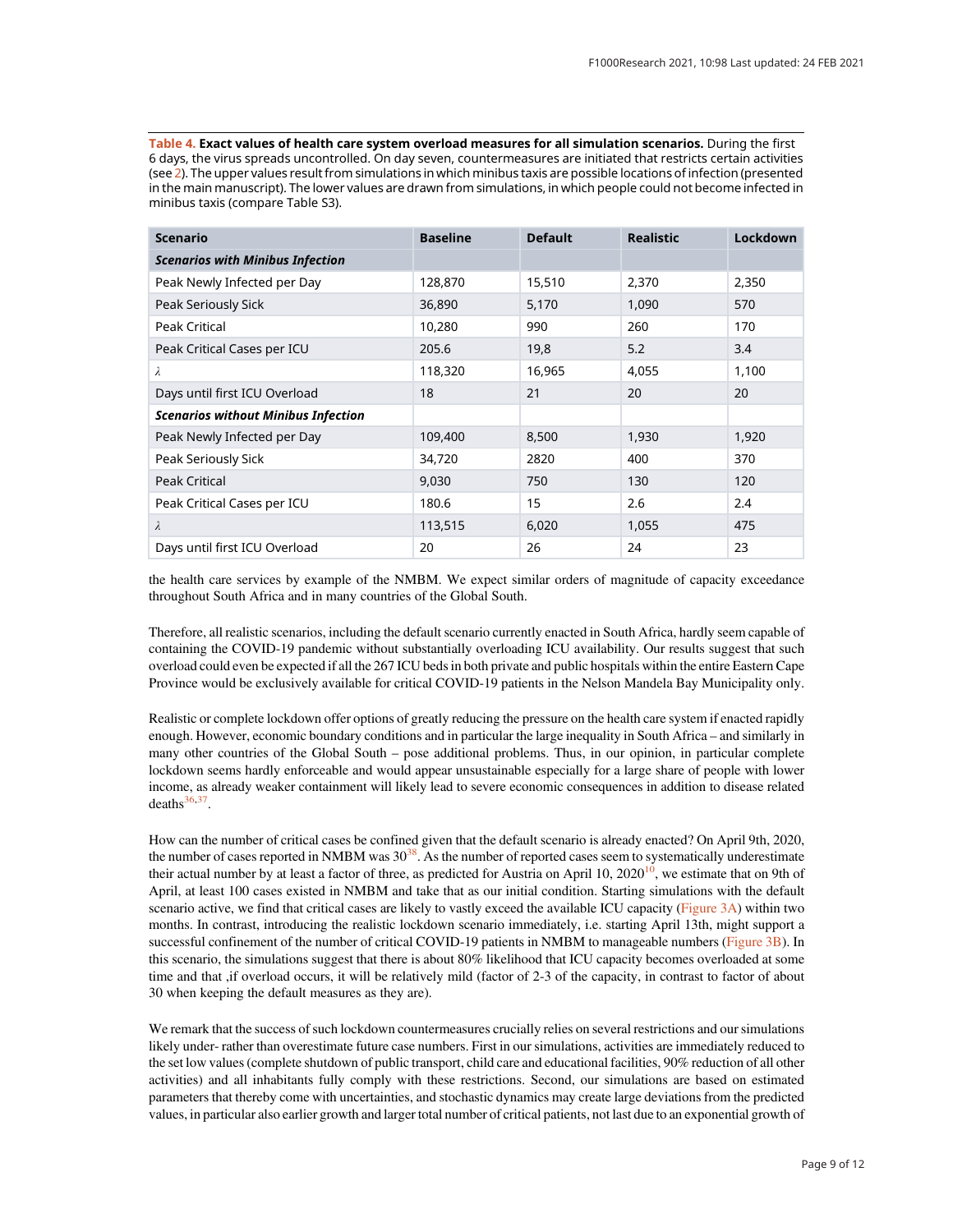the outbreak in its initial phase without severe lockdown (compare $39$ ). Third, our estimates assume that all ICU beds would be available exclusively for COVID-19 patients during the entire time of the outbreak. Those and other constraints call for a more conservative, especially earlier introduction of realistic countermeasures.

We provide additional measures recorded from simulations on the location of infection events and exact values of the health care system overload in Tables 3 and 4, respectively.

Across all scenarios studied, the results thus indicate that it may be hard to enact realistic, socially and economically feasible countermeasures without exceeding ICU capacity and that more drastic measures beyond the current default are rapidly needed. Finally, it seems reasonable to assume that the consequences of countermeasures would be qualitatively the same across South Africa as well as many countries of the Global South.

#### Data availability

All data underlying the results are available as part of the article and no additional source data are required.

#### Acknowledgements

We thank Hanne Schlüter for her support during this time.

#### References

- Li Q, Guan X, Wu P, et al.: Early transmission dynamics in wuhan, **china, of novel coronavirus–infected pneumonia.** *N Engl J Med*<br>2020; **3820** (13): 1199–1207. [PubMed Abstract](http://www.ncbi.nlm.nih.gov/pubmed/31995857)[|](https://doi.org/10.1056/NEJMoa2001316)[Publisher Full Text](https://doi.org/10.1056/NEJMoa2001316)[|](http://www.ncbi.nlm.nih.gov/pmc/articles/PMC7121484)[Free Full Text](http://www.ncbi.nlm.nih.gov/pmc/articles/PMC7121484)
- Sanche S, Lin YT, Xu C, et al.: The novel coronavirus, 2019-ncov, is highly contagious and more infectious than initially estimated. arXiv preprint arXiv:2002.03268 2020. [Publisher Full Text](https://doi.org/10.1101/2020.02.07.20021154)
- 3. Hufnagel L, Brockmann D, Geisel T: Forecast and control of epidemics in a globalized world. Proc Natl Acad Sci U S A 2004: 101 (42): 15124–15129. [PubMed Abstract](http://www.ncbi.nlm.nih.gov/pubmed/15477600)[|](https://doi.org/10.1073/pnas.0308344101)[Publisher Full Text](https://doi.org/10.1073/pnas.0308344101)[|](http://www.ncbi.nlm.nih.gov/pmc/articles/PMC524041)[Free Full Text](http://www.ncbi.nlm.nih.gov/pmc/articles/PMC524041)
- 4. Brockmann D, Helbing D: The hidden geometry of complex, network-driven contagion phenomena. Science 2013; 342(6164): 1337–1342. [PubMed Abstract](http://www.ncbi.nlm.nih.gov/pubmed/24337289)[|](https://doi.org/10.1126/science.1245200)[Publisher Full Text](https://doi.org/10.1126/science.1245200)
- 5. World Health Organization: Q&A on COVID-19, HIV and antiretrovirals. 2020 [Reference Source](https://www.who.int/news-room/q-a-detail/q-a-on-covid-19-hiv-and-antiretrovirals)
- 6. World Health Organization: Coronavirus disease 2019 (COVID-19) situation report 56 2020 [Reference Source](https://www.who.int/docs/default-source/coronaviruse/situation-reports/20200316-sitrep-56-covid-19.pdf?sfvrsn=9fda7db2_6)
- 7. World Health Organization: Coronavirus disease 2019 (COVID-19) situation report – 77. 202[0](https://www.who.int/docs/default-source/coronaviruse/situation-reports/20200406-sitrep-77-covid-19.pdf?sfvrsn=21d1e632_2) [Reference Source](https://www.who.int/docs/default-source/coronaviruse/situation-reports/20200406-sitrep-77-covid-19.pdf?sfvrsn=21d1e632_2)
- 8. World Health Organization: Global research on coronavirus disease (COVID-19). 2020 [Reference Source](https://www.who.int/emergencies/diseases/novel-coronavirus-2019/global-research-on-novel-coronavirus-2019-ncov)
- 9. National Department of Health Republic of South Africa: COVID-19 Corona Virus South African Resource Portal. 2020 [Reference Source](https://sacoronavirus.co.za/)
- 10. SORA Institut: Sora-ergebnisse der repräsantiven stichprobe covid-19 2020-04-1[0](https://www.sora.at/nc/news-presse/news/news-einzelansicht/news/covid-19-praevalenz-1006.html) [Reference Source](https://www.sora.at/nc/news-presse/news/news-einzelansicht/news/covid-19-praevalenz-1006.html)
- 11. Hunt AG: Exponential growth in ebola outbreak since may 14, 2014. Complexity 2014; 200(2): 8–11. [Publisher Full Text](https://doi.org/10.1002/cplx.21615)
- 12. Bannon I, Collier P: Natural Resources and Violent Conflict options and actions. 2003 eference Source
- 13. Gilbert M, Pullano G, Pinotti F, et al.: Preparedness and vulnerability of african countries against importations of<br>covid-19: a modelling study. *Lancet* 2020; 395(10227): 871–877. [PubMed Abstract](http://www.ncbi.nlm.nih.gov/pubmed/32087820)[|](https://doi.org/10.1016/S0140-6736(20)30411-6)[Publisher Full Text](https://doi.org/10.1016/S0140-6736(20)30411-6)[|](http://www.ncbi.nlm.nih.gov/pmc/articles/PMC7159277)[Free Full Text](http://www.ncbi.nlm.nih.gov/pmc/articles/PMC7159277)
- 14. Robert Koch Institute: Global research on coronavirus disease covid-19. 2020 [Reference Source](https://www.rki.de/DE/Content/InfAZ/N/Neuartiges_Coronavirus/Steckbrief.html)
- 15. Department: Economics and Social Affairs United Nations: Household size and composition around the world 2017. 2017 [Reference Source](https://www.un.org/en/development/desa/population/publications/pdf/ageing/household_size_and_composition_around_the_world_2017_data_booklet.pdf)
- 16. International Labour Organization United Nations: World employment and social outlooktrends 2020. 2020 [Reference Source](https://www.ilo.org/wcmsp5/groups/public/---dgreports/---dcomm/---publ/documents/publication/wcms_734455.pdf)
- 17. Hilling D: Transport and developing countries Routledge; 2003.
- 18. Simons J, Sörensen L, Schlüter J: Minibustaxiverkehre in südafrika. Standort, under review 2020.
- 19. Tandon A, Murray CIL, Lauer IA, et al.: Measuring overall health system performance for 191 countries.Geneva: World Health Organization; 2000.
- 20. Joubert WJ: Synthetic populations of south african urban areas. Data Brief 2018; 19: 1012–1020. ISSN 2352-3409. [Reference Source](http://www.sciencedirect.com/science/article/pii/S2352340918306322) [|](http://www.ncbi.nlm.nih.gov/pubmed/29900398)[PubMed Abstract](http://www.ncbi.nlm.nih.gov/pubmed/29900398)[|](https://doi.org/10.1016/j.dib.2018.05.126)[Publisher Full Text](https://doi.org/10.1016/j.dib.2018.05.126)[|](http://www.ncbi.nlm.nih.gov/pmc/articles/PMC5997964)[Free](http://www.ncbi.nlm.nih.gov/pmc/articles/PMC5997964) [Full Text](http://www.ncbi.nlm.nih.gov/pmc/articles/PMC5997964)
- 21. Müller SA, Balmer M, Neumann A, et al.: Mobility traces and spreading of covid-19. Technical report Berlin: Technische Universität; 2020. [Publisher Full Text](https://doi.org/10.14279/depositonce-9835)
- 22. Ben-Arieh D, Shi ZZ, Wu CH: Agent-based model: A surging tool to simulate infectious diseases in the immune system. Open Journal of Modelling and Simulation 2014; 2(1): 12–22. [Reference Source](https://www.scirp.org/journal/paperinformation.aspx?paperid=42403)[|](https://doi.org/10.4236/ojmsi.2014.21004)[Publisher Full Text](https://doi.org/10.4236/ojmsi.2014.21004)
- 23. BusinessDay BusinessLIVE: News article: Fikile Mbalula relaxes Covid-19 regulations for taxi industry. 202[0](https://www.businesslive.co.za/bd/national/2020-04-01-fikile-mbalula-relaxes-covid-19-regulations-for-taxi-industry/) [Reference Source](https://www.businesslive.co.za/bd/national/2020-04-01-fikile-mbalula-relaxes-covid-19-regulations-for-taxi-industry/)
- 24. Horni A, Nagel K, Axhausen KW: The Multi-Agent Transport Simulation MATSimUbiquity Press; 2016. [Publisher Full Text](https://doi.org/10.5334/baw)
- 25. Neumann A, Röder D, Joubert WJ, et al.: Towards a simulation of minibuses in south africa. Journal of Transport and Land Use 2 2015; 8(1): 137–154. [Publisher Full Text](https://doi.org/10.5198/jtlu.2015.390) [|](https://www.jtlu.org/index.php/jtlu/article/view/390) [Reference Source](https://www.jtlu.org/index.php/jtlu/article/view/390)
- 26. Bischoff J, Maciejewski M, Nagel K: City-wide shared taxis: A simulation study in berlin 2017 IEEE 20th International Conference on Intelligent Transportation Systems (ITSC) 2017; pages 275–280. [Publisher Full Text](https://doi.org/10.1109/ITSC.2017.8317926)
- 27. Algoa Bus Company: Official Homepage. 2[0](https://www.algoabus.co.za/)20 [Reference Source](https://www.algoabus.co.za/)
- 28. Kermack WO, Mc Kendrick AG, Walker GT: A contribution to the mathematical theory of epidemics. Proceedings of the Royal Society of London. Series A, Containing Papers of a Mathematical and Physical Character 1927; 115(772): 700–721. ISSN 0950-1207. [Publisher Full Text](https://doi.org/10.1098/rspa.1927.0118)
- 29. Keeling M, Rohani P: Modeling infectious diseases in humans and animals Princeton: Princeton University Press; 2008. ISBN 9780691116174. [Reference Source](https://ebookcentral.proquest.com/lib/gbv/detail.action?docID=769616)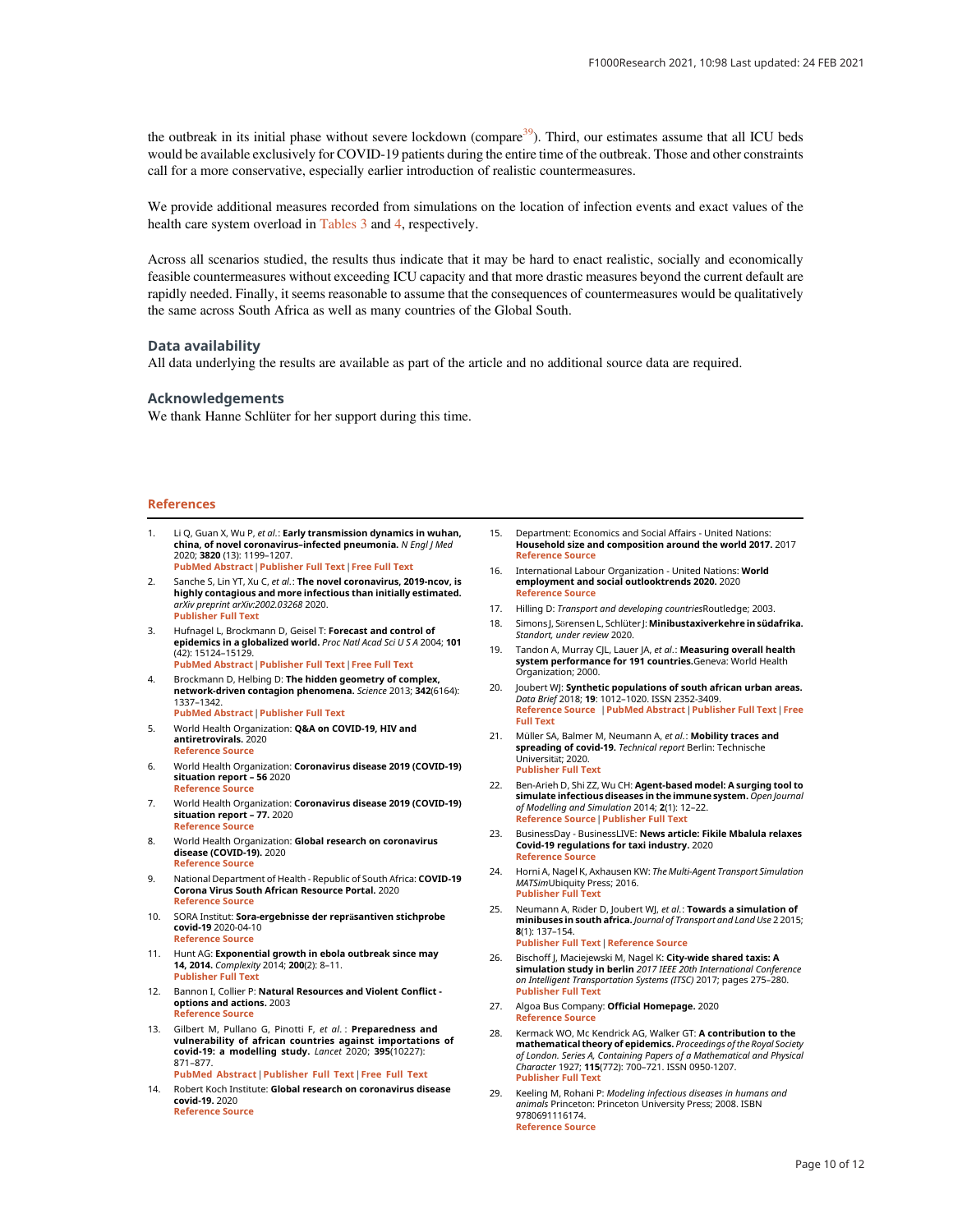- 30. Anderson RM, May RM: *Infectious diseases of humans: dynamics and*<br>c*ontrol Ox*ford: Oxford Univ. Press; 2010. ISBN 9780198540403.
- 31. Roche B, Drake JM, Rohani P: An agent-based model to study the epidemiological and evolutionary dynamics of influenza viruses. *BMC Bioinformatics 2*011; **12**: 87.<br><mark>[PubMed Abstract](http://www.ncbi.nlm.nih.gov/pubmed/21450071) [|](http://www.ncbi.nlm.nih.gov/pmc/articles/PMC3078862) [Publisher Full Text](https://doi.org/10.1186/1471-2105-12-87) | [Free Full Text](http://www.ncbi.nlm.nih.gov/pmc/articles/PMC3078862)</mark>
- 32. Naidoo K, Singh J, Lalloo U: A critical analysis of icu/hc beds in south africa: 2008-2009. *S Afr Med J* 2013; 103(10). ISSN 2078-5135.<br><mark>[PubMed Abstract](http://www.ncbi.nlm.nih.gov/pubmed/24079628) [|](http://www.samj.org.za/index.php/samj/article/view/6415) [Publisher Full Text](https://doi.org/10.7196/samj.6415) | [Reference Source](http://www.samj.org.za/index.php/samj/article/view/6415)</mark>
- 33. Wikipedia: Eastern cape. 202[0](https://en.wikipedia.org/wiki/Eastern_Cape) [Reference Source](https://en.wikipedia.org/wiki/Eastern_Cape)
- 34. Wikipedia: Nelson mandela bay municipality. 2020 [Reference Source](https://de.wikipedia.org/wiki/Nelson_Mandela_Bay_Municipality)
- 35. Ferguson N, Laydon D, Nedjati Gilani G, *et αl*.: **Report 9: Impact of**<br>**non-pharmaceutical interventions (npis) to reduce covid19**

mortality and healthcare demand. [Reference Source](https://www.imperial.ac.uk/mrc-global-infectious-disease-analysis/covid-19/report-9-impact-of-npis-on-covid-19/)

- 36. Department: Statistics South Africa Republic of South Africa: Midyear population estimates. 2019 [Reference Source](http://www.statssa.gov.za/publications/P0302/P03022019.pdf)
- 37. Department: Statistics South Africa Republic of South Africa:<br>Work & Labour Force. 2019 [Reference Source](http://www.statssa.gov.za/?page_id=737andid=1)
- 38. Nomazima Nkosi Herald LIVE: Nelson mandela bay covid-19 cases continues to rise. 2020-04-0[9](https://www.heraldlive.co.za/news/2020-04-09-nelson-mandela-bay-covid-19-cases-continues-to-rise/) [Reference Source](https://www.heraldlive.co.za/news/2020-04-09-nelson-mandela-bay-covid-19-cases-continues-to-rise/)
- 39. Maier BF, Brockmann D: Effective containment explains subexponential growth in recent confirmed covid-19 cases in<br>china. Science 2020. [PubMed Abstract](http://www.ncbi.nlm.nih.gov/pubmed/32269067)[|](https://doi.org/10.1126/science.abb4557)[Publisher Full Text](https://doi.org/10.1126/science.abb4557)[|](http://www.ncbi.nlm.nih.gov/pmc/articles/PMC7164388)[Free Full Text](http://www.ncbi.nlm.nih.gov/pmc/articles/PMC7164388)